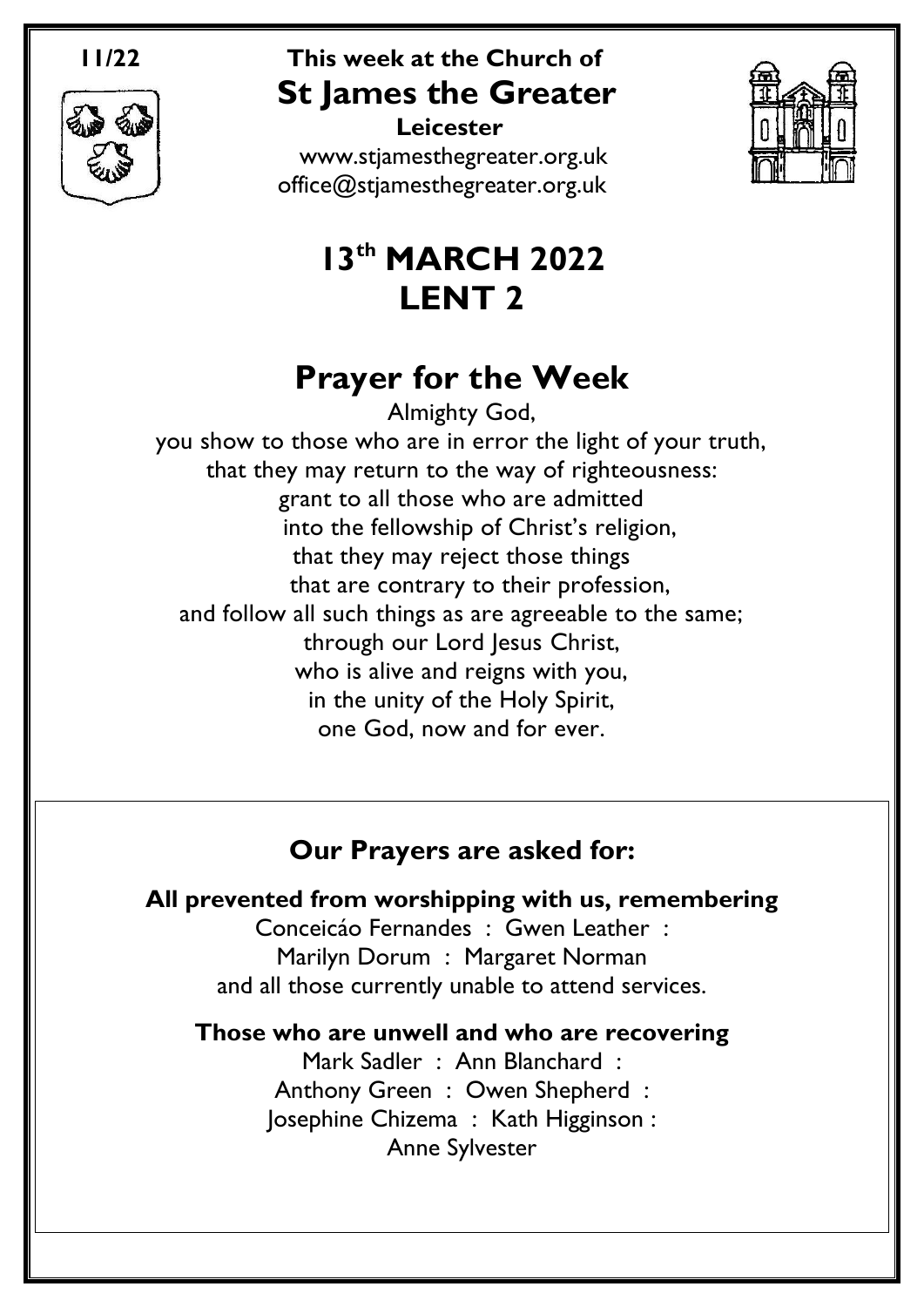# **08.30 Welcome to St James the Greater Holy Communion**

Common Worship Order One (Traditional) Celebrant: The Reverend Jane Sharp Churchwarden: Paul Jenkins

**Please take this leaflet away with you at the end of the Service.**

If you are joining us in church for the 10:30 or 18:30 services, you will find a hymn book in the back of the chairs. The Service booklet will contain this weekly leaflet. It is likely that COVID-19 will be a feature of our lives for the foreseeable future, we will gradually learn to live with it and manage the risk to ourselves and others. If you require seat spacing notices, these are available on the tables as you come into Church.

# **10.30 Sung Eucharist**

*See order of service*

Celebrant: The Reverend Andrew Quigley, Vicar Churchwardens: Simon Edwards and Janet Burton Servers: Tony Chizema and William Woolley Setting: Missa Brevis - Wills

**OPENING HYMN 641 (i) Glorious things of thee are spoken** 

READING Genesis 15. 1-12, 17-18 *read by Andy Judge*

After these things the word of the LORD came to Abram in a vision, 'Do not be afraid, Abram, I am your shield; your reward shall be very great.' <sup>2</sup>But Abram said, 'O Lord GOD, what will you give me, for I continue childless, and the heir of my house is Eliezer of Damascus?<sup>'</sup> <sup>3</sup>And Abram said, 'You have given me no offspring, and so a slave born in my house is to be my heir.'  $4$ But the word of the LORD came to him, 'This man shall not be your heir; no one but your very own issue shall be your heir.<sup>' 5</sup>He brought him outside and said, 'Look towards' heaven and count the stars, if you are able to count them.' Then he said to him, 'So shall your descendants be.' <sup>6</sup>And he believed the LORD; and the LORD reckoned it to him as righteousness.

7 Then he said to him, 'I am the LORD who brought you from Ur of the Chaldeans, to give you this land to possess.' <sup>8</sup>But he said, 'O Lord GOD, how am I to know that I shall possess it?' <sup>9</sup>He said to him, 'Bring me a heifer three years old,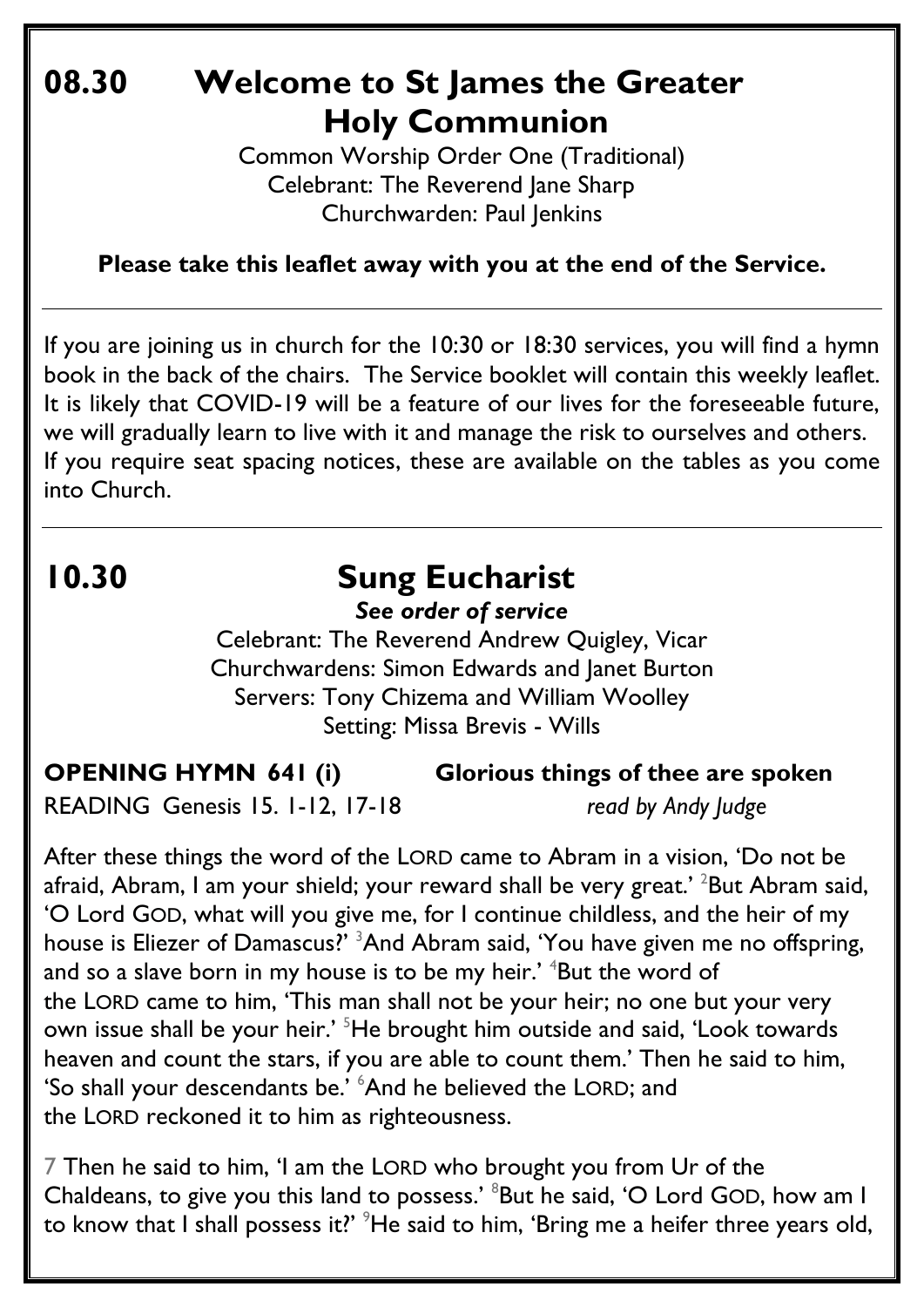a female goat three years old, a ram three years old, a turtle-dove, and a young pigeon.'  $10$ He brought him all these and cut them in two, laying each half over against the other; but he did not cut the birds in two.  $\frac{11}{1}$ And when birds of prey came down on the carcasses, Abram drove them away.

12 As the sun was going down, a deep sleep fell upon Abram, and a deep and terrifying darkness descended upon him.

17 When the sun had gone down and it was dark, a smoking fire-pot and a flaming torch passed between these pieces.  $18$ On that day the LORD made a covenant with Abram, saying, 'To your descendants I give this land, from the river of Egypt to the great river, the river Euphrates.

### **GRADUAL HYMN 702 Lead us, heavenly Father, lead us**

GOSPEL Luke 13. 31-35

31 At that very hour some Pharisees came and said to him, 'Get away from here, for Herod wants to kill you.' <sup>32</sup>He said to them, 'Go and tell that fox for me, "Listen, I am casting out demons and performing cures today and tomorrow, and on the third day I finish my work.  $33$  Yet today, tomorrow, and the next day I must be on my way, because it is impossible for a prophet to be killed away from Jerusalem."  $34$  Jerusalem, Jerusalem, the city that kills the prophets and stones those who are sent to it! How often have I desired to gather your children together as a hen gathers her brood under her wings, and you were not willing! <sup>35</sup>See, your house is left to you. And I tell you, you will not see me until the time comes when you say, "Blessed is the one who comes in the name of the Lord."

| <b>SERMON</b>                                                   | The Reverend Andrew Quigley       |
|-----------------------------------------------------------------|-----------------------------------|
| <b>INTERCESSIONS</b>                                            | The Reverend Andrew Quigley       |
| <b>OFFERTORY HYMN 806</b>                                       | There's a wideness in God's mercy |
| <b>ANTHEM</b>                                                   | Hide not thou thy face - Farrant  |
| <b>POST COMMUNION HYMN 140</b>                                  | All ye who seek for sure relief   |
| <b>Post Communion Prayer</b>                                    |                                   |
| Almighty God,                                                   |                                   |
| you see that we have no power of ourselves to help ourselves:   |                                   |
| keep us both outwardly in our bodies,                           |                                   |
| and inwardly in our souls;                                      |                                   |
| that we may be defended from all adversities                    |                                   |
| which may happen to the body,                                   |                                   |
| and from all evil thoughts which may assault and hurt the soul; |                                   |
| through Jesus Christ our Lord.                                  |                                   |
|                                                                 |                                   |

**RECESSIONAL HYMN 655 Have faith in God, my heart**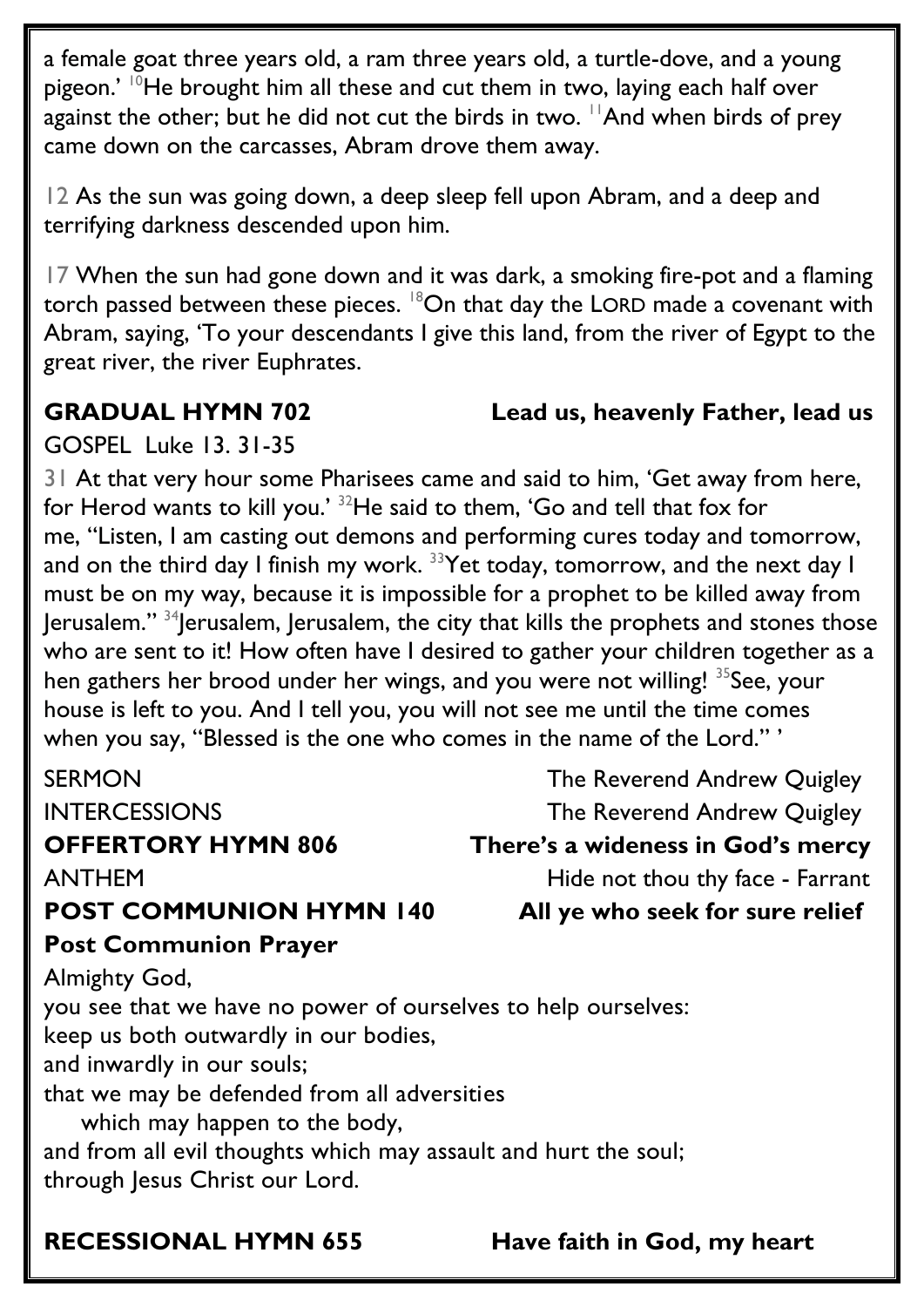ORGAN VOLUNTARY – J.S. Bach: Aus tiefer Not schrei' ich zu dir BWV 686

*Please be aware of those remaining to listen* **Please take this leaflet away with you at the end of the Service.**  *Everyone is invited for refreshments at the back of church after the service.*

## **The Vicar Writes …**

As we witness astounding courage from the people of Ukraine, our readings invite reflection on fear, courage and love. Abram is told, like so many people in scripture "do not be afraid". Jesus is warned to flee coming persecution, but refuses, and is moved to an anguished expression of compassion for Jerusalem. Our postcommunion prayer asks for God's defence, and Abram is told God will be his shield, but events in Ukraine as well



as in Jerusalem two-thousand years ago, remind us that God's protection does not guarantee a life without suffering. But as shown in His enduring covenant with Abraham, and the refusal to flee Jerusalem, he does not abandon us either.

# **18.30 Choral Evensong**

#### *See yellow order of service*

 Officiant: The Reverend Andrew Quigley Churchwardens: Simon Edwards and April Rule Servers: Michael Bull and Hilary Rees

**HYMN 128 (i) Jesu, lover of my soul CONFESSION** *see yellow service card* RESPONSES *Ferial* **PSALM** 135 v.1-14 see music sheet

FIRST LESSON Jeremiah 22. 1-9, 13-17 *read by Mike Bull*

Thus says the LORD: Go down to the house of the king of Judah, and speak there this word,  $^2$ and say: Hear the word of the LORD,  $\bm{\mathsf{O}}$  King of Judah sitting on the throne of David—you, and your servants, and your people who enter these gates. <sup>3</sup>Thus says the LORD: Act with justice and righteousness, and deliver from the hand of the oppressor anyone who has been robbed. And do no wrong or violence to the alien, the orphan, and the widow, nor shed innocent blood in this place. <sup>4</sup>For if you will indeed obey this word, then through the gates of this house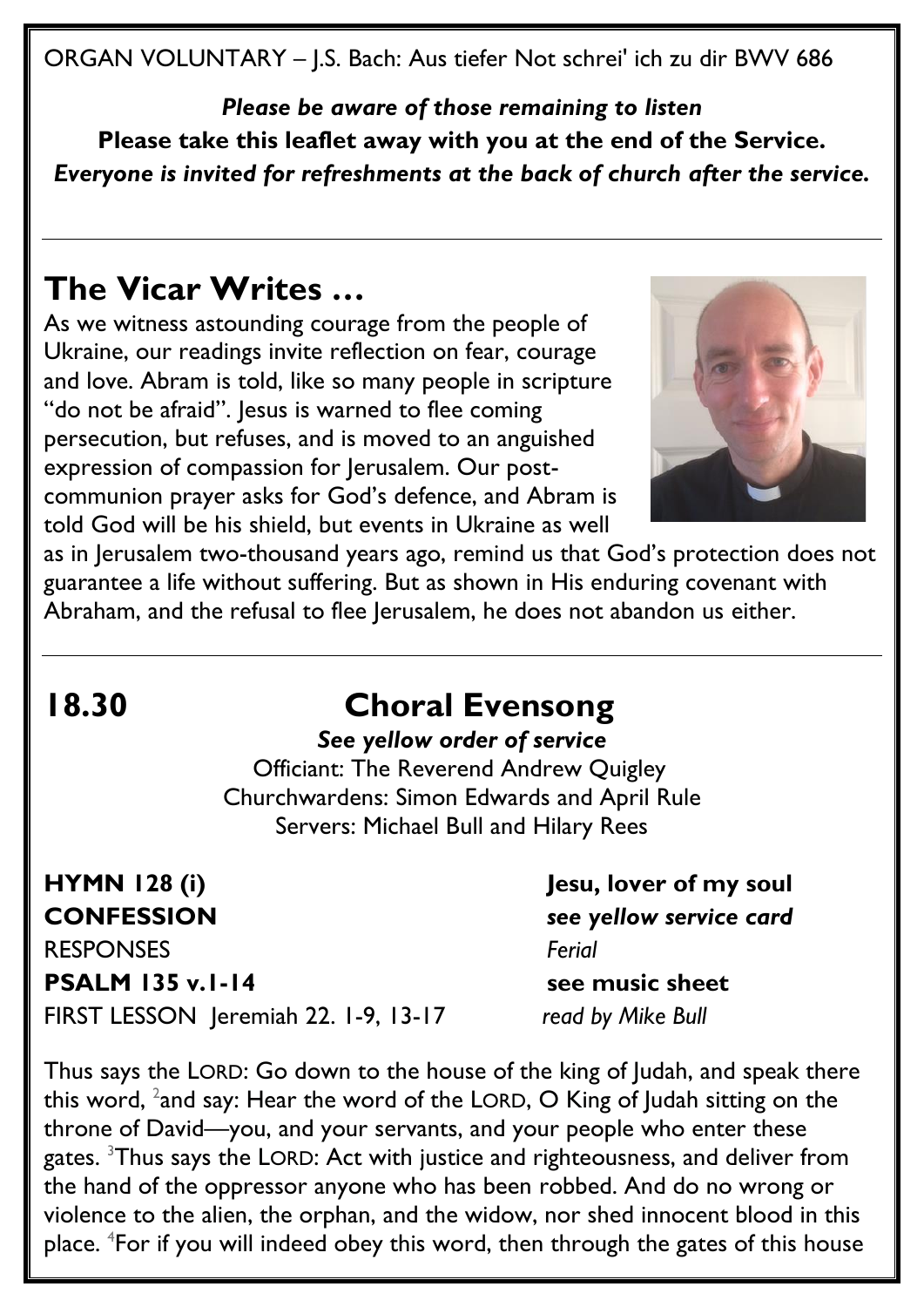shall enter kings who sit on the throne of David, riding in chariots and on horses, they, and their servants, and their people.  $5$ But if you will not heed these words, I swear by myself, says the LORD, that this house shall become a desolation.  $\mathrm{^6}$ For thus says the LORD concerning the house of the king of Judah: You are like Gilead to me, like the summit of Lebanon; but I swear that I will make you a desert, an uninhabited city.  $^7$  I will prepare destroyers against you, all with their weapons; they shall cut down your choicest cedars and cast them into the fire. 8 And many nations will pass by this city, and all of them will say one to another, 'Why has the LORD dealt in this way with that great city?'  $\degree$ And they will answer, 'Because they abandoned the covenant of the LORD their God, and worshipped other gods and served them.' <sup>13</sup> Woe to him who builds his house by unrighteousness,

 and his upper rooms by injustice; who makes his neighbours work for nothing,

and does not give them their wages;

 $14$  who says, 'I will build myself a spacious house with large upper rooms',

and who cuts out windows for it, panelling it with cedar,

and painting it with vermilion.

<sup>15</sup> Are you a king because you compete in cedar?

Did not your father eat and drink and do justice and righteousness? Then it was well with him.

 $16$  He judged the cause of the poor and needy; then it was well.

Is not this to know me? says the LORD.

<sup>17</sup> But your eyes and heart are only on your dishonest gain,

for shedding innocent blood,

and for practising oppression and violence.

**MAGNIFICAT see music sheet**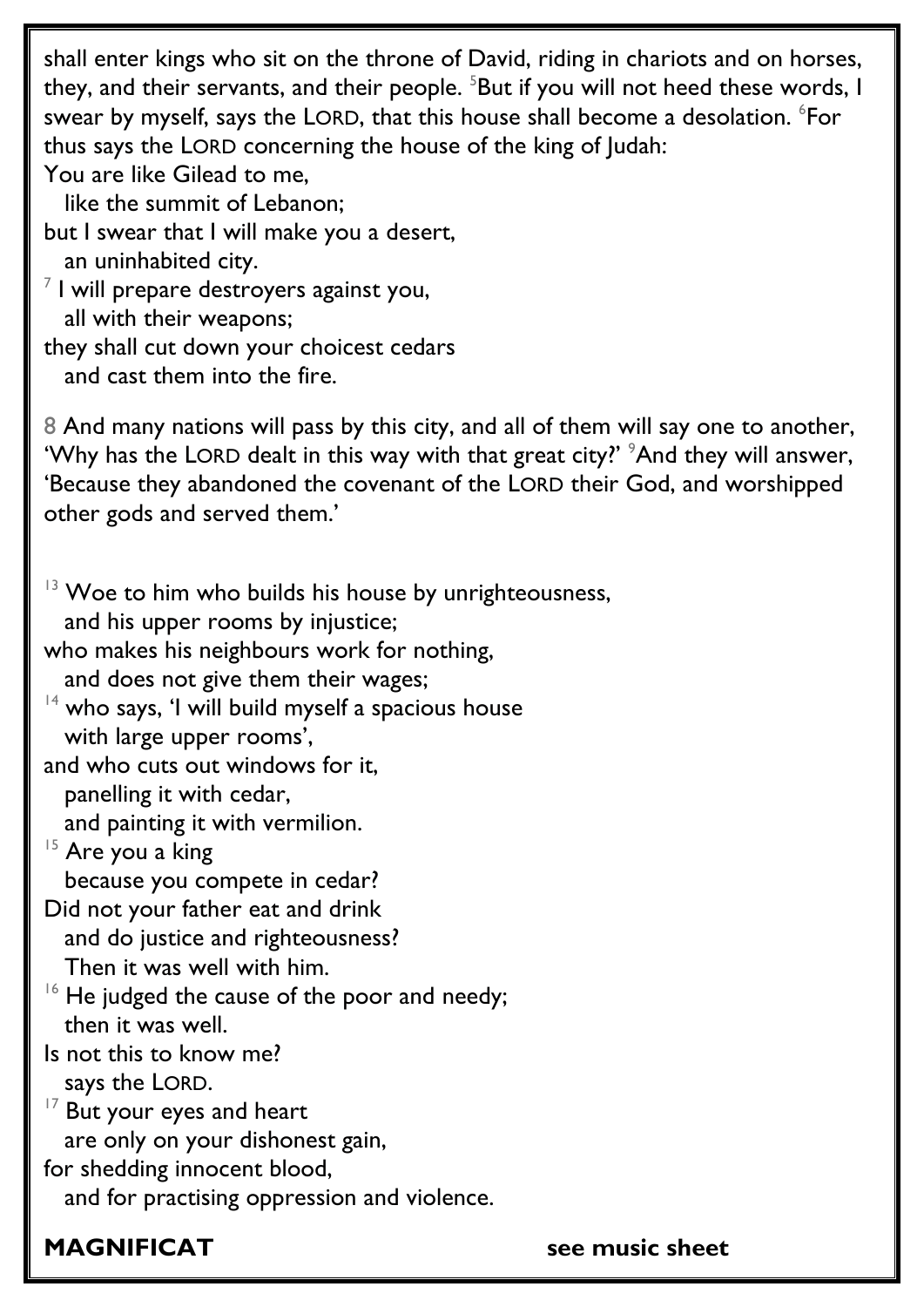SECOND LESSON Luke 14. 27-33 *read by Brenda Thompson*

 $27$ Whoever does not carry the cross and follow me cannot be my disciple.  $28$ For which of you, intending to build a tower, does not first sit down and estimate the cost, to see whether he has enough to complete it?  $29$ Otherwise, when he has laid a foundation and is not able to finish, all who see it will begin to ridicule him,  $30$ <sub>saying,</sub> "This fellow began to build and was not able to finish."  $31$ Or what king, going out to wage war against another king, will not sit down first and consider whether he is able with ten thousand to oppose the one who comes against him with twenty thousand? <sup>32</sup>If he cannot, then, while the other is still far away, he sends a delegation and asks for the terms of peace. <sup>33</sup>So therefore, none of you can become my disciple if you do not give up all your possessions.

NUNC DIMITTISsung by the choir Short Service – Gibbons *Please remain seated but stand for the Gloria*

#### **THE CREED** *see yellow service card, p 3*

RESPONSES *Ferial* 

ANTHEM Thou knowest, Lord – Purcell PRAYERS The Reverend Andrew Quigley **HYMN 653 Happy are they, they that love God** SERMON GERMON The Reverend Andrew Quigley **HYMN 135 Take up thy cross, the Saviour said** DISMISSAL *Plainsong* The Lord be with you. **And with thy spirit**. Let us bless the Lord. **Thanks be to God!**

ORGAN VOLUNTARY – Henry Purcell (1659-1695), Voluntary in C *Please be aware of those remaining to listen* **Please take this leaflet away with you at the end of the Service.** 

# **The Week Ahead**

### **Tuesday - Friday**

09.00 Morning Prayer in church

#### **Tuesday**

19.00 'Living in Love and Faith' Course in the Ashman Room.

### **Wednesday**

18.30 Compline in Church and on Zoom.

### **Thursday**

10.30 **Holy Communion** Common Worship, Order 1 (traditional) Celebrant: The Reverend Jane Sharp

11.00 Coffee Drop-In at the back of the Church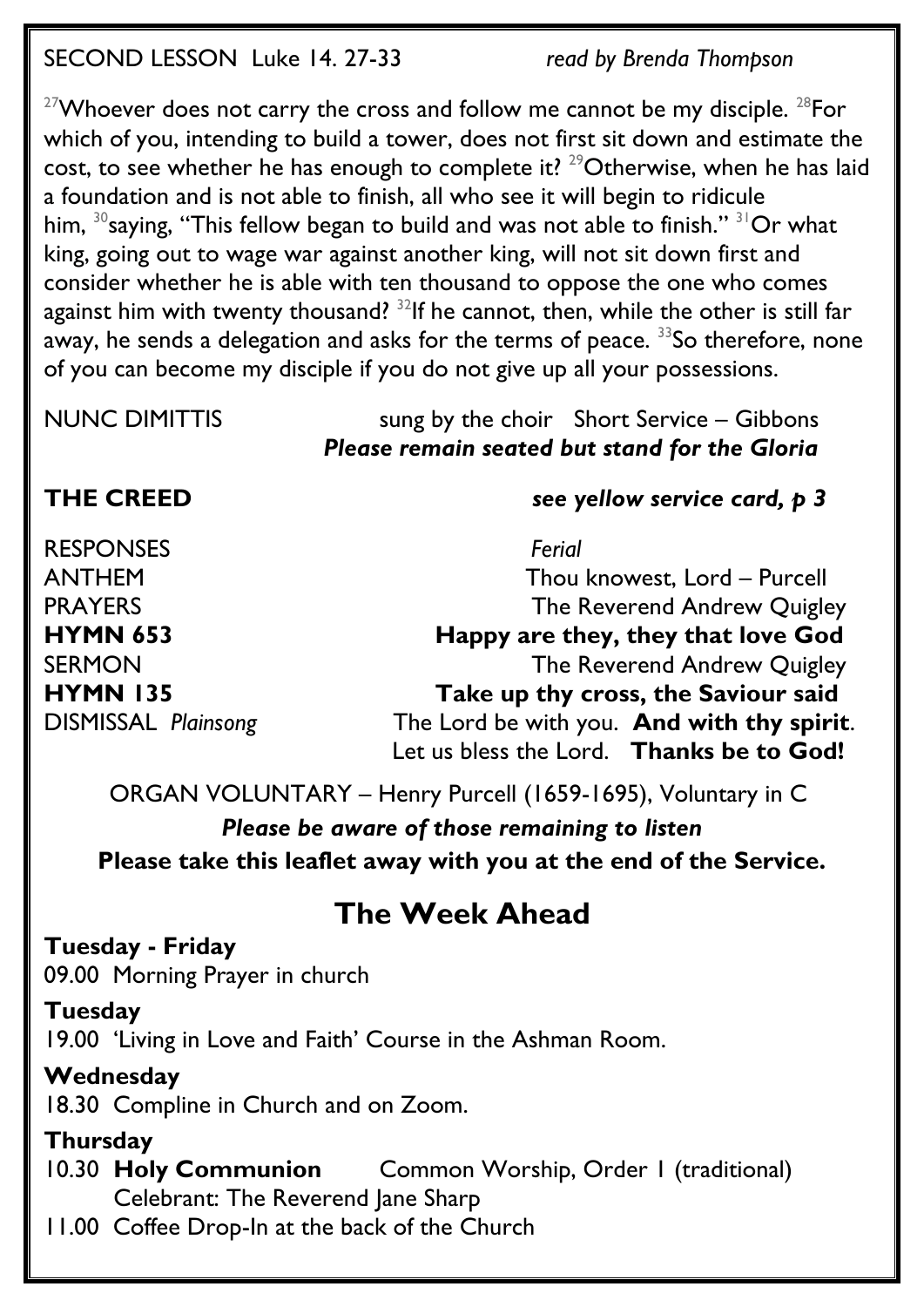**Friday** 

18.00 Choir Practice

19.00 Bible Study via Zoom. To join, please use the link or codes below: <https://us02web.zoom.us/j/83054314360?pwd=RU4yUzhVSnpSajZHanBZYU93K3pOdz09> Meeting ID: 830 5431 4360 Passcode: 922881

## **Sunday Next – Lent 3**

08.30 **Holy Communion** Celebrant: The Reverend Andrew Quigley 10.30 **Sung Eucharist** Celebrant: The Reverend Andrew Quigley Readings: Isaiah 55. 1-9 and Luke 13. 1-9

18.30 **Choral Evensong** Officiant: Angela Jagger

**LENT COURSE** This year we are running the "Living in Love and Faith" course, which asks, "How do questions about identity, sexuality, relationships and marriage fit within the bigger picture of the good news of Jesus Christ? What does it mean to live in love and faith together as a Church?" These are serious issues for the wider church, and touch many of us personally.

The course lasts five weeks and will run in the Ashman Room on Tuesdays at 7 pm, starting on 8th March. Please talk to the Vicar if you'd like more information.

**THANK YOU FOR THE STAMPS** Cherry Followay thanks all those who donated stamps for Inter Care to help raise funds for the most vulnerable patients in sub-Saharan Africa. In addition to stamps, the charity can also take jewellery, small electrical devices, branded printer inkjets, old bank notes and coins to be sold or recycled. Please leave any donations on the back tables at church in an envelope or bag marked for the attention of Cherry Fulloway.

**BISHOP'S LENT APPEAL** is in support of FareShare Midlands to Fight Hunger, Tackle Waste and Create Opportunities. More than 8.4 million people in the UK are living in 'deep poverty', struggling to afford everyday essentials including food. At the same time over 6.7 million tonnes of food goes to waste every year. In 2021, FareShare Midlands redistributed 6,242 tonnes of food! Not only has this provided 15 million meals, it has also prevented the waste of 10,000 tonnes of embedded CO2e.

You can donate through JustGiving at <https://www.justgiving.com/campaign/BishopofLeicestersLentAppeal2022> or you can donate by cheque. Please post it to: